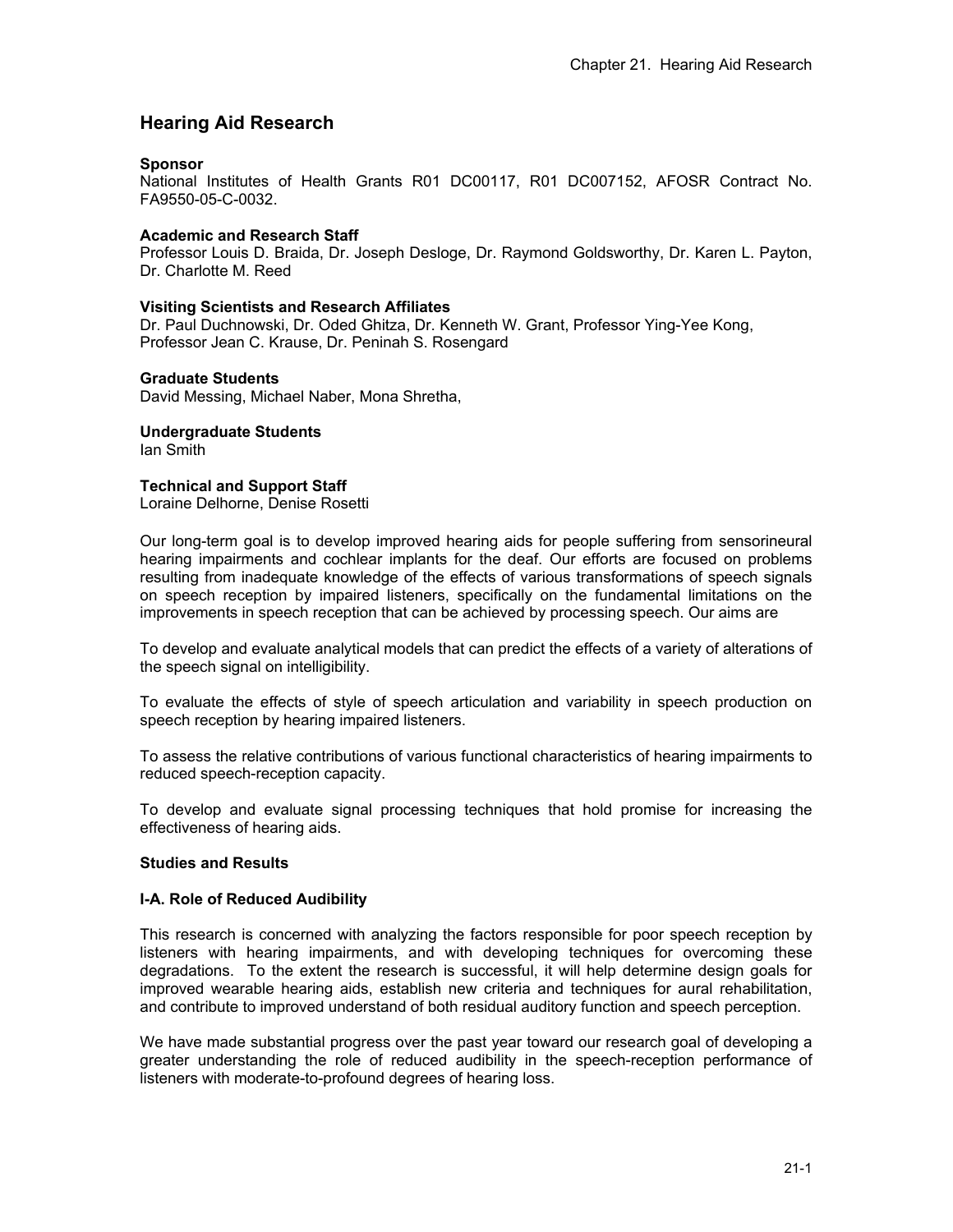#### Chapter 21. Hearing Aid Research

Progress over the past year is reported in three major areas: (1) the role of audibility in understanding the speech and psychoacoustic abilities of listeners with cochlear hearing impairment; (2) the effects of age on auditory gap-duration discrimination; and (3) a critical review of the literature on the role of audibility in the temporal and intensive abilities of listeners with cochlear hearing loss.

#### **I-B-1. Role of Audibility in Speech and Psychoacoustic Performance of Listeners with Cochlear Hearing Loss**

This research is aimed at providing direct tests of the role of audibility in explaining the speechreception and psychoacoustic performance of listeners with moderate-to-profound hearing impairments. Individual hearing losses are simulated in age-matched normal-hearing listeners using two techniques to produce the desired shifts in hearing threshold and the effects of loudness recruitment present in cochlear loss: addition of a spectrally-shaped masking noise and multi-band expansion. Stimuli presented to hearing-impaired and simulated-loss listeners are thus equated in stimulus level specified in both dB SPL and dB SL. Any differences in performance observed on speech-reception tests between hearing-impaired and normal-hearing listeners can then be ascribed to supra-threshold deficits associated with hearing impairment. A battery of psychoacoustic measurements is employed to determine the source of any such suprathreshold components to speech-reception performance.

During the past year, we have made progress in implementing the experimental protocols for speech and psychoacoustic testing and in initiating data collection on hearing-impaired listeners and age-matched normal-hearing listeners with simulated hearing loss.

Development of Experimental Protocols. Experiments are controlled by a Dell 1.0 GHz Pentium III PC equipped with a high-quality 24-bit LynxOne sound card (Lynx Studios). The primary experimental engine used to generate and adaptively modify the experimental stimuli is the Alternative Forced Choice (AFC) program suite for Mathworks MATLAB (developed at the University of Oldenburg, Germany). Seven basic experimental protocols have been developed for data collection, including measurements of speech reception, spectral and temporal resolution, cross-modality processing ability, and cognitive ability.

Specifically, we are collecting data on the following tasks:

- (i) Speech-Reception Thresholds (SRT) for HINT sentences (Nilsson et al., 1994) in steady-state or temporally-interrupted background noise at two overall levels (65 and 80 dB SPL) and three types of speech processing [unprocessed, linear-gain hearing aid with NAL-PR prescription (Byrne and Dillon, 1986), and amplitude-compression hearing aid (Goldstein et al., 2003)] ;
- (ii) Pure-tone threshold detection at frequencies of 250, 500, 1000, 2000, 4000, and 8000 Hz and durations of 10 and 500 ms in quiet and in background noise;
- (iii) Notched-noise masking, which tests the detection of 200-msec probe tones (250, 500, 1000, 2000, and 4000 Hz) in a 220-ms notched-noise simultaneous masker consisting of two bands of noise (one located above and the other below the probe signal, each with bandwidth of 0.25 times the frequency of the probe tone) selected to create notch widths ranging from 0 to 0.8 times the frequency of the probe tone;
- (iv) Tone-on-tone forward masking, examining the detection of a 10-msec probe (500, 1000, 2000, and 4000 Hz) using 110-msec maskers (at frequencies of 0.55, 1.0 and 1.15 times the probe frequency) and five values of delay time between offset of masker and onset of probe (0, 10, 20, 60, and 100 ms);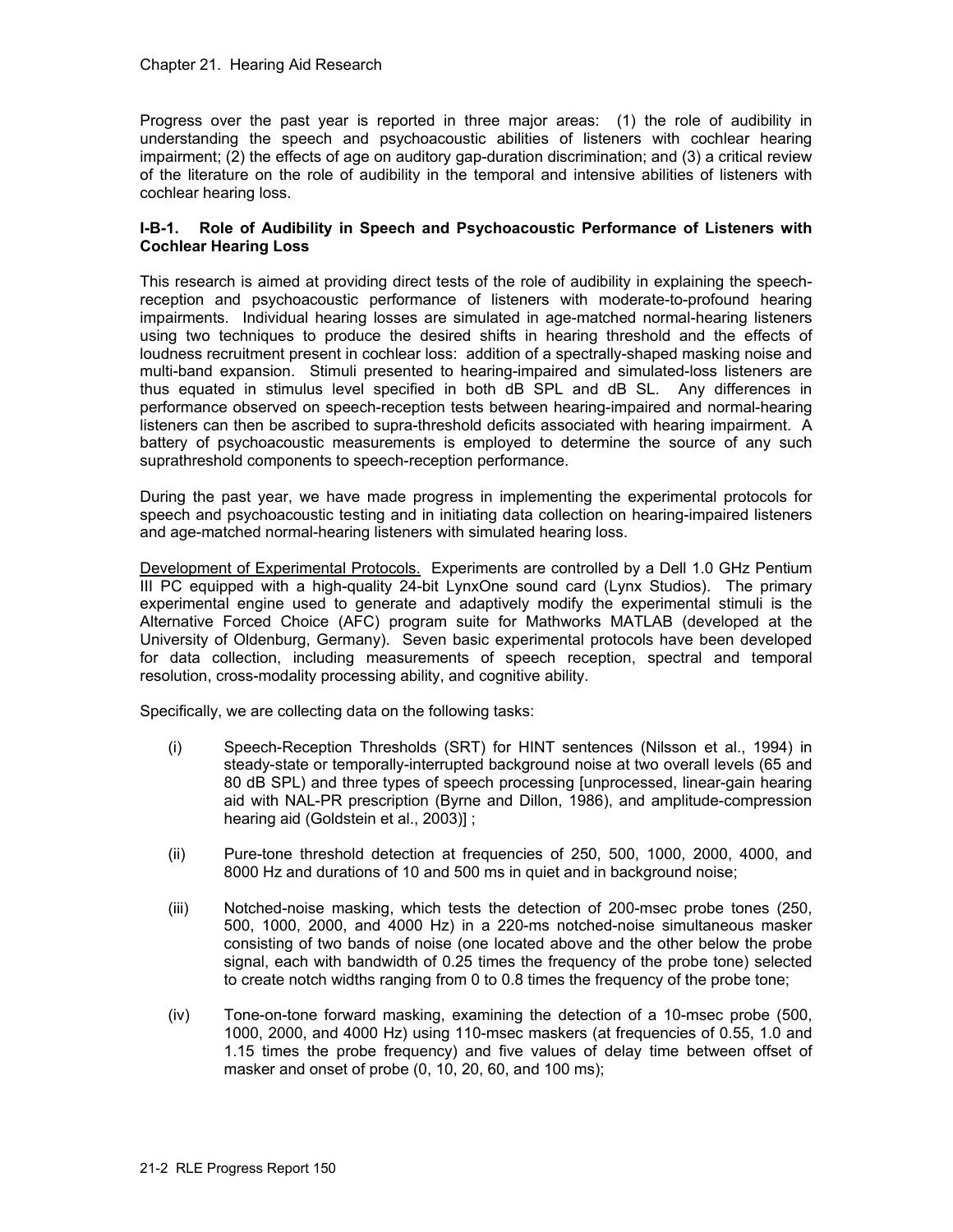- (v) Temporal-modulation detection in a 500-msec broadband noise at each of ten modulation frequencies (ranging from 2 to 1024 Hz);
- (vi) Temporal gap detection for auditory and tactual stimuli using 250 and 400 Hz leading and trailing markers with a nominal duration of 100 ms and a reference gap of 6.4 ms; and
- (vii) A Reading-Span test ( Ronnberg et al.,1999) which examines the subject's ability to retain the final word of orally-read sentences in lists of nonsense and sensible sentences ranging in set size from 2 to 5.

Subjects. We have completed data collection on five hearing-impaired subjects with a variety of audiometric configurations and severity of loss and with an age range of 24 to 69 years. The hearing loss of each of these hearing-impaired subjects is then simulated in a group of three normal-hearing listeners who are matched in age to the impaired listener (plus or minus five years). Thus far, we have collected full sets of data on 11 of the 15 planned simulated-loss listeners for the first five hearing-impaired subjects.

Data Analysis and Results. For each of the experimental paradigms described above, dataanalysis software has been prepared that allows us to examine the performance of individual subjects and to compare performance between a given hearing-impaired listener and the simulated-loss subjects. Using quantitative methods of comparison on each task, we have begun to relate patterns of performance on the speech-reception task to basic psychoacoustic and cognitive abilities.

# **I-B-2. Effects of Age on Auditory Gap-Discrimination Ability**

Based on previous results indicating a deterioration in temporal-processing ability with age (e.g., Lister et al., 2002), we examined the effect of age on the ability of listeners with clinically normal hearing to discriminate the duration of gaps in third-octave bands of noise (center frequencies of 500, 1000, and 2000 Hz) for two baseline values of gap duration (0 and 250 ms) and for both same-frequency and frequency-disparate leading and trailing markers. Gap-duration difference limens were measured in three groups of listeners with mean age of 28, 48, and 62 years, respectively. Unlike previously reported results, our study did not reveal a clear effect of age on the gap-duration discrimination ability for either of the two baseline gap durations or for any of the leading and trailing marker combinations. We plan to extend this research by increasing both the age range of the subjects and the number of subjects within each age category.

### **I-B-3. Review of Past Research on the Role of Audibility in Predicting Effects of Hearing Impairment**

Although supra-threshold effects of hearing impairment are widely believed to be related to the decreased resolution on psychoacoustic tasks and the poorer speech-reception abilities of hearing-impaired listeners, the role of reduced audibility itself in explaining the consequences of hearing loss is as yet not completely understood. During the past year, we have completed a critical review of research on temporal resolution in listeners with hearing impairment. Within the temporal domain, audibility effects appear to play a large role in certain tasks (such as gap detection and tone detection in modulated noise) but not in others (including temporal integration). A manuscript reviewing the role of audibility on intensity perception is also in preparation.

# **1-C. Significance**

Our research is concerned with analyzing the factors responsible for poor speech reception by listeners with hearing impairments, and with developing techniques for overcoming these degradations. To the extent the research is successful, it will help determine design goals for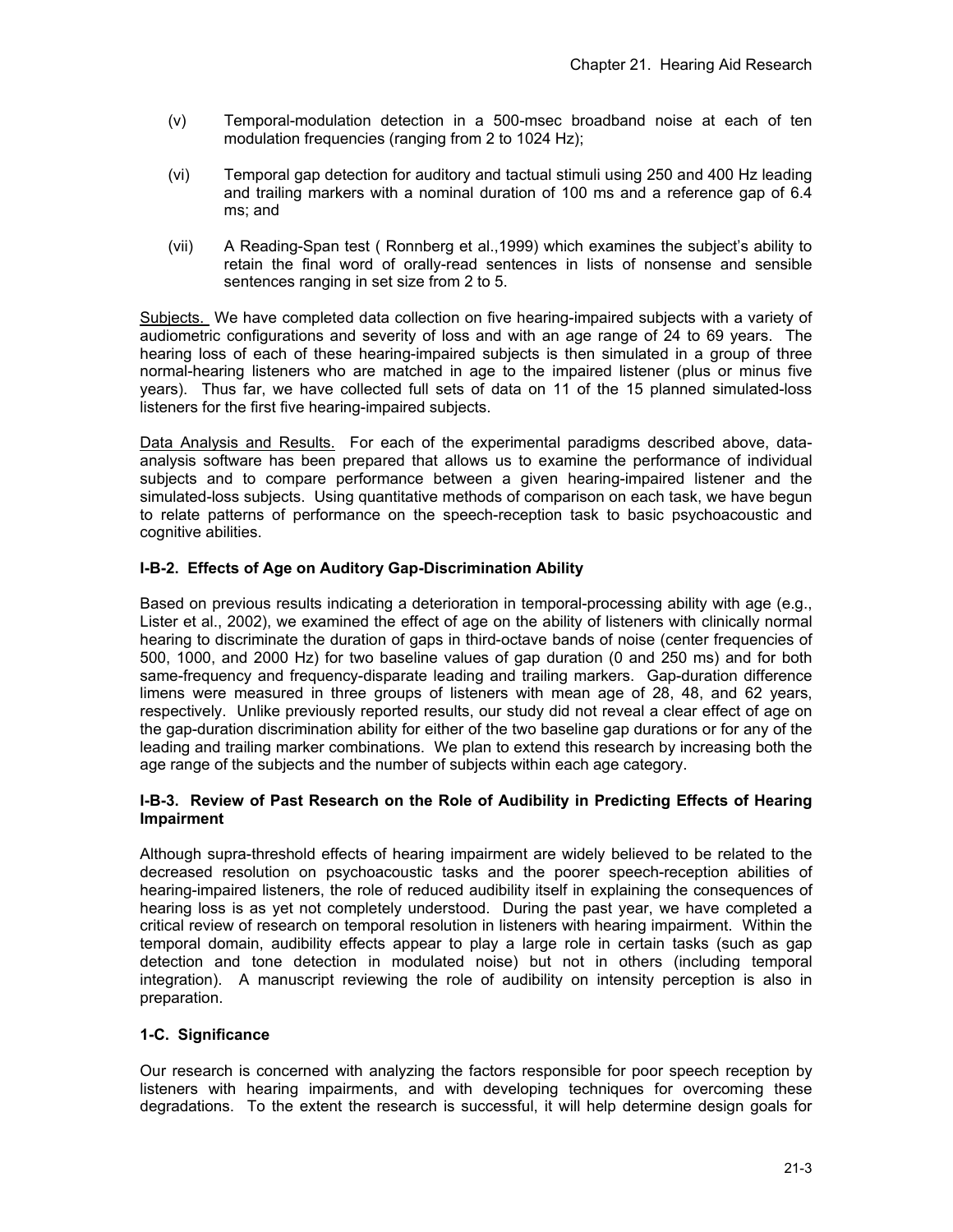improved wearable hearing aids, establish new criteria and techniques for aural rehabilitation, and contribute to improved understand of both residual auditory function and speech perception.

# **I-D Plans for the Coming Year**

Area 1: Role of Audibility in Speech Reception. We will continue this research through: collection of data on an additional 5 listeners with hearing impairment and 15 age-matched normal-hearing controls with simulated hearing loss; analysis of results including quantitative comparisons between hearing-impaired and simulated-loss subjects and correlation of speech performance with psychoacoustic abilities; and preparation of manuscripts for publication.

Area 2: Integration Across Frequency. We will process CVC nonsense syllables using linear filtering and noise for use in consonant-identification experiments examining performance in each of two filtered bands separately and in combination. Testing will be conducted on four normalhearing listeners, two listeners with hearing impairment and six normal-hearing listeners with simulated hearing loss.

### **II-A. Models of Speech Intelligibility**

This section discusses our research on cochlear implants as well as our research concerned with developing a model of speech intelligibility.

### **II-B Cochlear Implant Research**

In this research project, we are collecting performance measures from cochlear implant recipients on both psychoacoustic and speech measures. For the psychoacoustic measures, subjects listen to a number of sounds and are asked to make a decision as to which sound is higher in pitch (or which sound is louder). We have tested nine adult subjects so far, and will begin testing of children in May. The psychoacoustic tests we are currently conducting consist of 4 measures: pure tone pitch discrimination, pure tone loudness discrimination, tone complex pitch discrimination, and a musical interval test. Each of these tests is administered using a two alternative forced choice procedure. The procedure adaptively converges to a level where subjects correctly discriminate 70% of the sounds correctly. The tests are given in a sound proof booth using a computer and custom developed software. Subjects are tested on speech using a vowel and a consonant database. The vowel database consists of 12 vowels spoken by 5 different males and females for a total of 120 tokens. The consonant database consists of 20 consonants spoken by 5 different males and females for a total of 200 tokens. Subjects are presented with a screen with either the 12 vowels or 20 consonants and listen to the tokens presented in random order. They are asked to use respond to what they hear. The tests have been developed so that noise can be adaptively controlled in the background as well.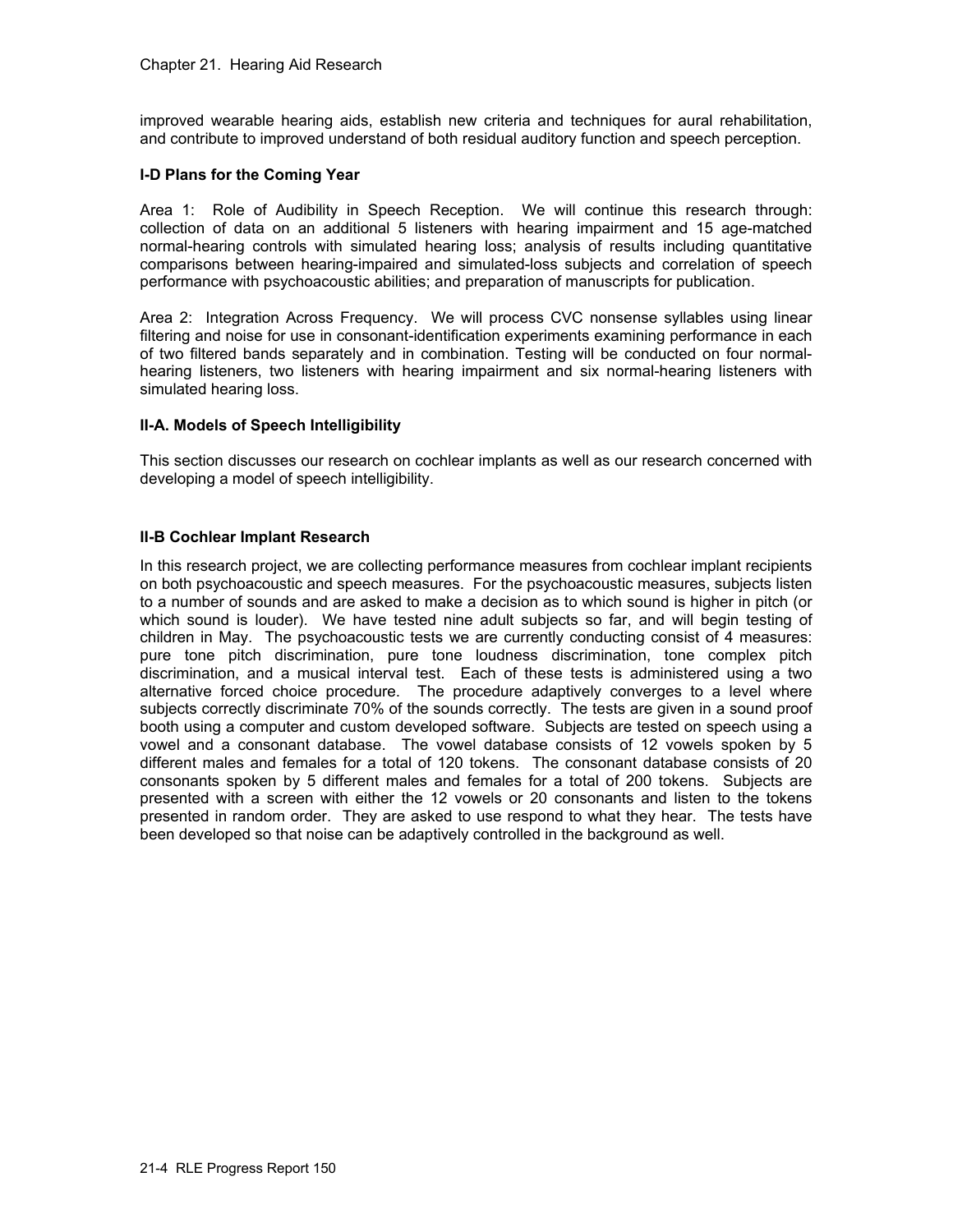

**Figure II-B-1:** Average reception scores on the vowel test versus average frequency resolution scores on the pure tone test.

Our initial data collected supports the hypothesis that psychoacoustic and speech perception are related. The subject's exhibiting the highest speech reception scores also exhibited the best pitch perception. Fig. II-B-1 shows the average reception scores on the vowel test versus the average frequency resolution on the pitch test. While only six subjects have been tested, it is clear that the one poor performer of the group on the vowel test also had exceptional difficulty in pure tone frequency discrimination.



**Figure II-B-2**: A feedback tool for listening to the differences between musical notes.

We have begun a series of software modifications that will allow subjects to practice the psychoacoustic tasks on a personal computer at home. We have developed a protocol designed to evaluate the potential benefits of specific training on pitch and loudness differences. The software modification allows the user to have a visual cue associated with the sound that they hear. An example is given in Fig. II-B-2. The hearing impaired individual would sit and listen to two sounds, either pure tones or musical instruments, and either the pitch or the loudness would be adaptively changed as in the test. But the visual feedback would reinforce the pitch or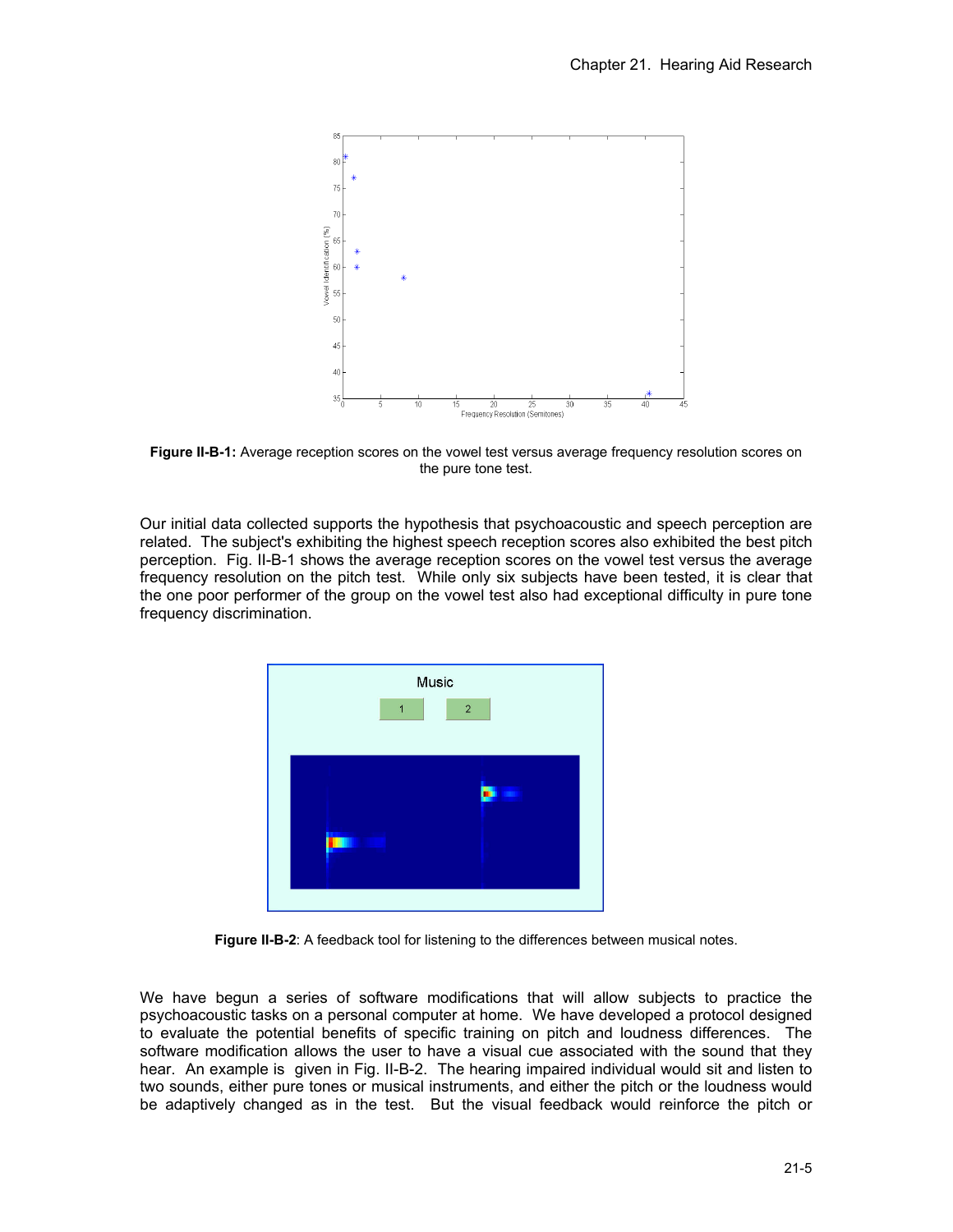loudness difference, and hopefully allow the impaired individual to improve performance over time. It is a simple tool, but also provides tools for monitoring progress over time. The training tool can also be used for speech practice, but our initial protocol will investigate training using simple sound stimuli and use the speech measures for independent assessment.

### **II-C STI Based Models of Speech Intelligibility**

We focused primarily on evaluating the short-term metrics we developed last year.

Fig. II-C-1 below shows the asymptotic performance of the 3 metrics evaluated as a function of window length for speech in stationary speech-shaped noise at 0dB SNR. Note that the Envelope Regression method is identical to the theoretical method (based on SNR in 7 octave bands) for speech in noise and both averages effectively reach the long-term value for window lengths greater than 4 or 5 seconds. All three metrics behave differently when the window length is reduced below 1/3 s.



**Figure II-C-1.** Average STI vs window length for the three short-time metrics and the theoretical method; all compared with their long-term asymptotes for 0dB SNR speech in stationary speech-shaped noise.

In addition, regression analyses were performed on each metric for long (~2.5 s), moderate (1/3 s) and short (~80 ms) window lengths. Figure 2 depicts those plots for the Envelope Regression method which had the best fit to the theoretical method over all the conditions tested.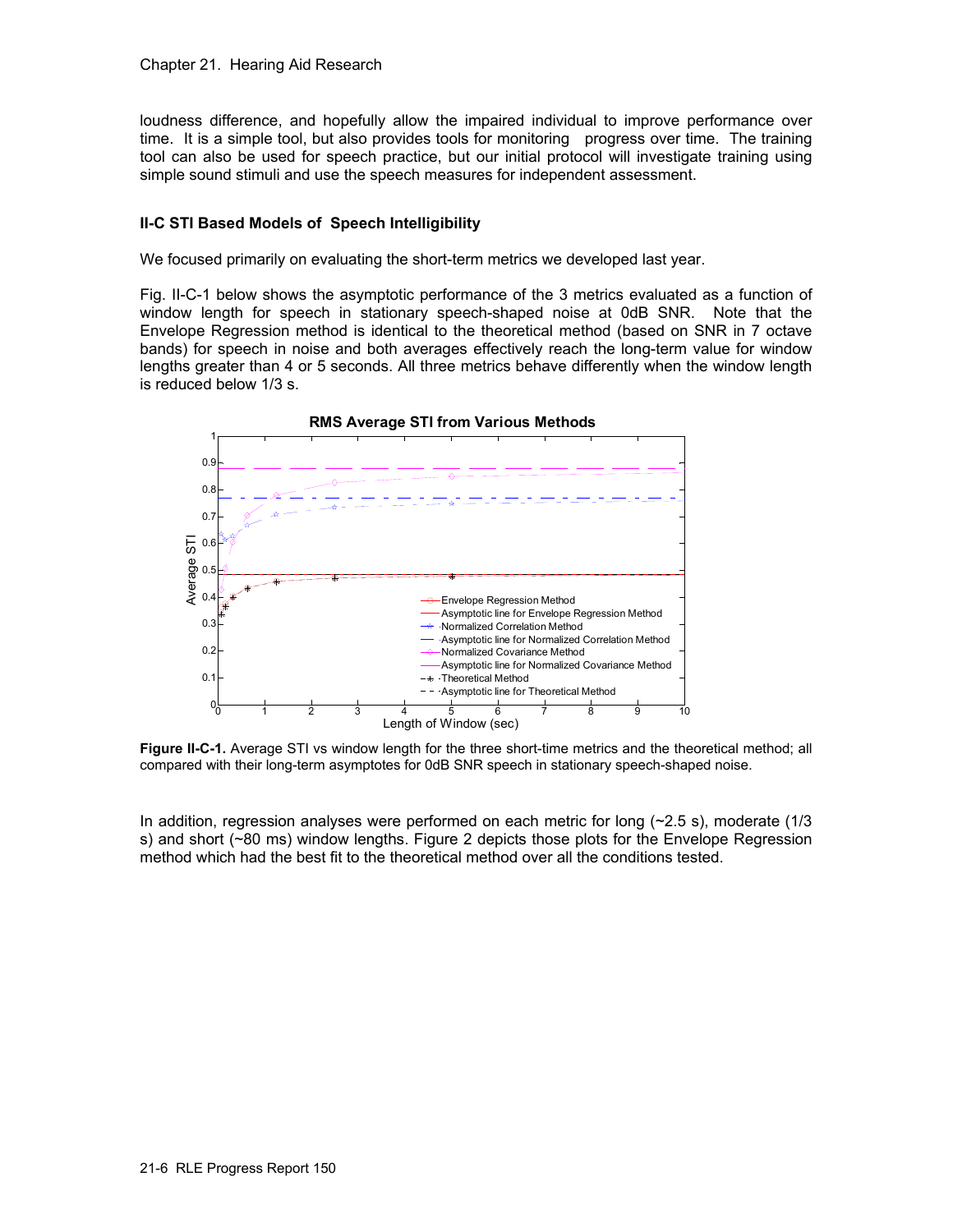

**Figure II-C-2.** Regression analysis for STI computed using the theoretical method as compared with the STI from the Envelope Regression method for the speech in stationary noise condition. In each case, the  $R^2$ , goodness of fit, term is greater than 0.9 and greater than 0.97 for the two longer windows.

The metrics were also evaluated for asymptotic behavior in speech-shaped noise plus reverberation and in the presence of multi-talker babble. Below, in Fig. II-C-3, are the asymptotic convergence plots for those two conditions, noise plus reverberation in the upper plot and multitalker babble in the lower plot.

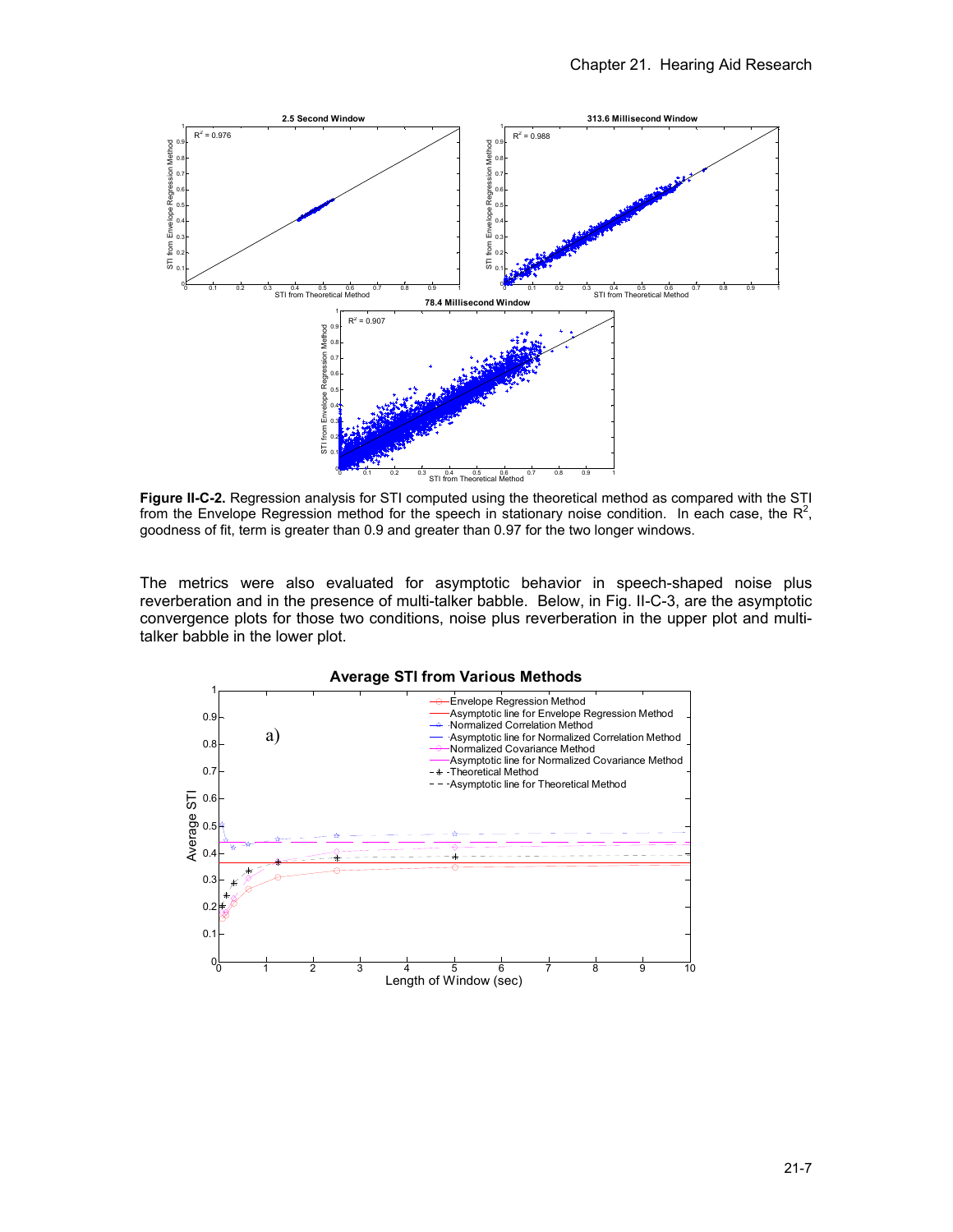

**Figure II-C-3**. Asymptotic performance of the three metrics in 0dB SNR stationary noise plus reverberation (top plot) and in 0dB SNR multi-talker babble (bottom plot) as compared to the theoretical method. Also plotted are the long-term asymptotes for each metric and the theoretical method.

It is interesting to note that while the ER method most closely matches the theoretical STI for all conditions in Fig. II-C-3, it deviates the most in the noise plus reverberation condition. This could be due, in part, to the fact that the theoretical method uses the formula provided by Houtgast et al. 1980 to predict the impact of reverberation, effectively assuming an exponential decay and no distinct echoes while the metrics are based on the actual speech in the simulated reverberant environment in which there were a few initial echoes.

The linear regression analysis for the ER method in the noise plus reverberation is shown below in Fig. II-C-4 for the shorter two window lengths: 1/3 sec and  $\sim$ 80 ms. Note that the R<sup>2</sup> goodness of fit for the longer window is now 0.785 and the R<sup>2</sup> for the shorter window is only 0.345.



**Figure II-C-4**. Regression analysis for 0dB noise plus reverberation (RT $_{60}$  = 0.6s) for two window lengths: 1/3 sec (upper plot) and ~80 ms (lower plot).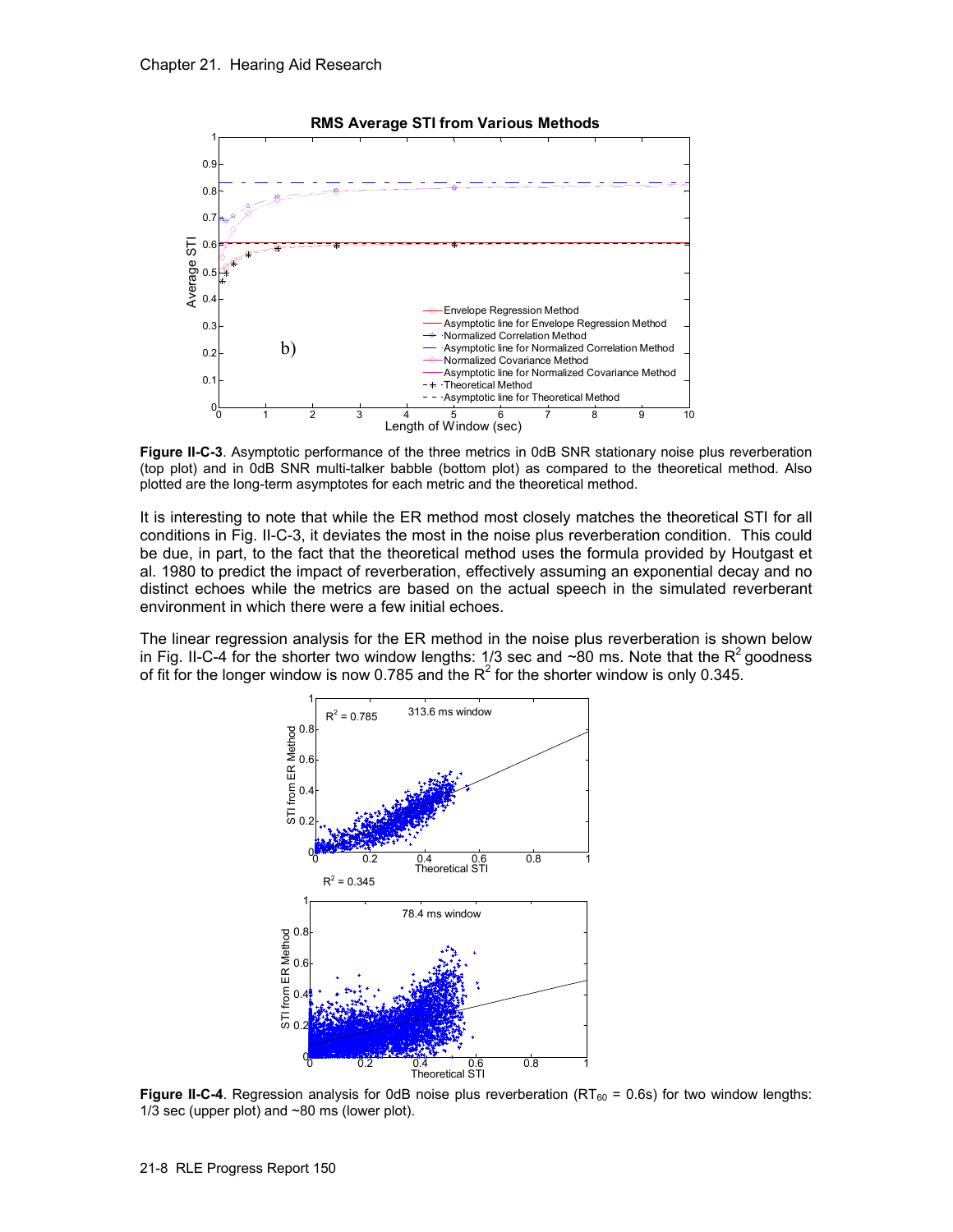After this thorough analysis on a single-talker database, the new short-time metrics were then tested on two new talkers, speaking both conversationally and using "fast-clear" speech, speech which is articulated clearly but spoken at approximately normal speaking rates [Krause, 2001]. Both speaking styles were mixed with stationary speech-shaped noise at 01.4 dB SNR. Dr. Krause provided subject scores at both the sentence and word levels for the test materials. One important feature to point out is that, while the subject scores and STI values overlap for the two speaking styles, on average the fast clear sentences were both more intelligible and had higher STI values than the conversational sentences.



**Figure II-C-5.** Plots of STI using the ER method vs subject percent correct scores on sentences for the two speaking styles. Red symbols and lines correspond to clear sentences and blue symbols and lines correspond to conversational sentences. The upper plot shows the data for talker RG and the lower plot depicts the data for talker SA. Large symbols indicate means for all sentences of a given speaking style and talker.

The data also were examined for change in STI and percent correct going from conversational to clear. The results are shown in Fig. 6 below for the ER method. The vast majority of the sentences were more intelligible in the fast clear speaking style and they had higher STI values (large symbols indicate means of all sentences).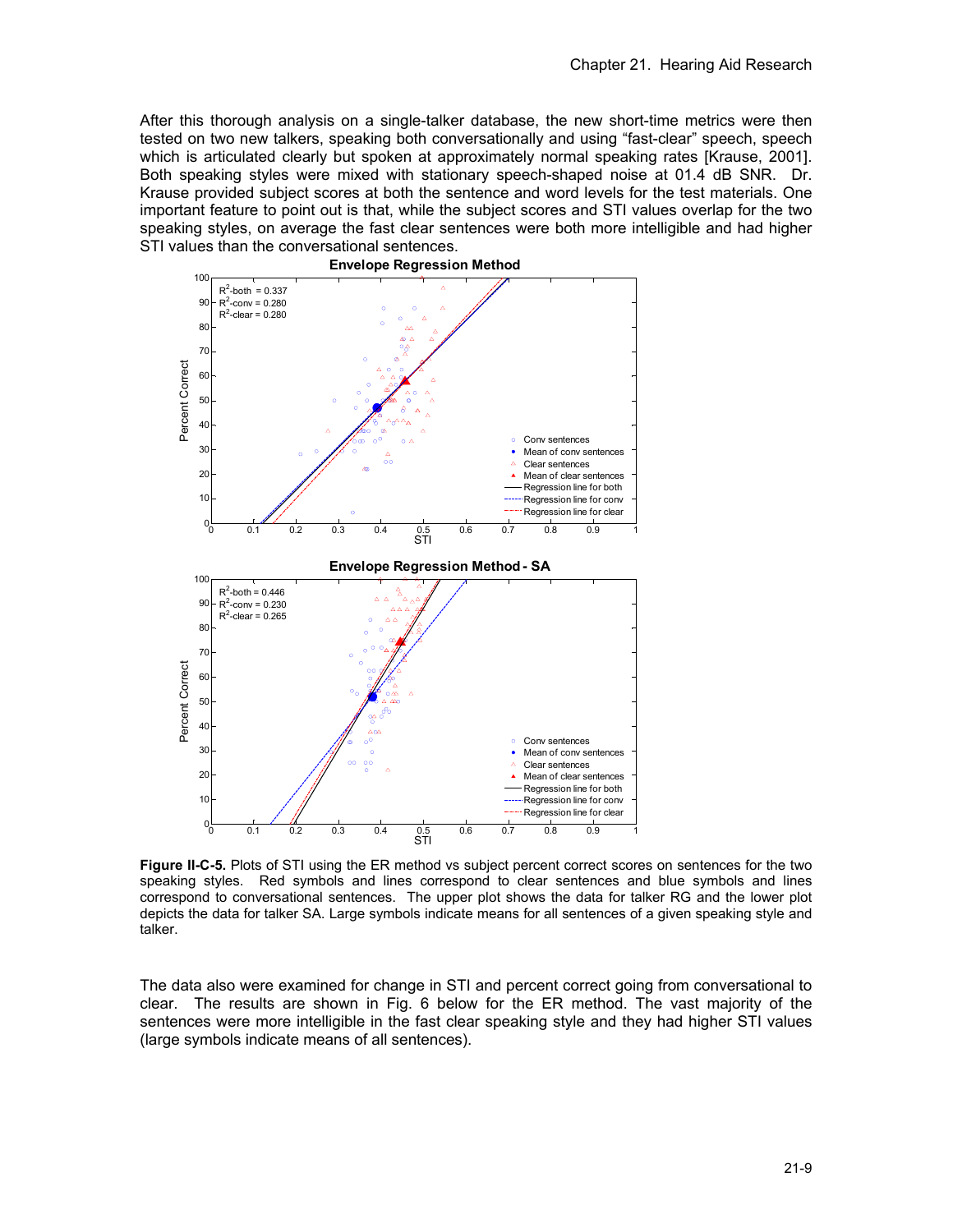

**Figure II-C-6.** Change in percent correct as a function of change in STI using the ER method for talkers RG (blue symbols) and SA (red symbols). The large symbols are the means across all sentences for each talker.

The data were also analyzed at the word level. Fig. II-C-7 shows how much each word in the initial and final positions change in STI and intelligibility going from conversational to fast/clear for each talker.



**Figure II-C-7.** Change in percent correct vs change in STI from conversational to fast/clear speech for words in the initial position (blue symbols) and final positions (red symbols). The upper plot is for talker RG and the lower plot is for talker SA. The large filled symbols indicate the means for each word position.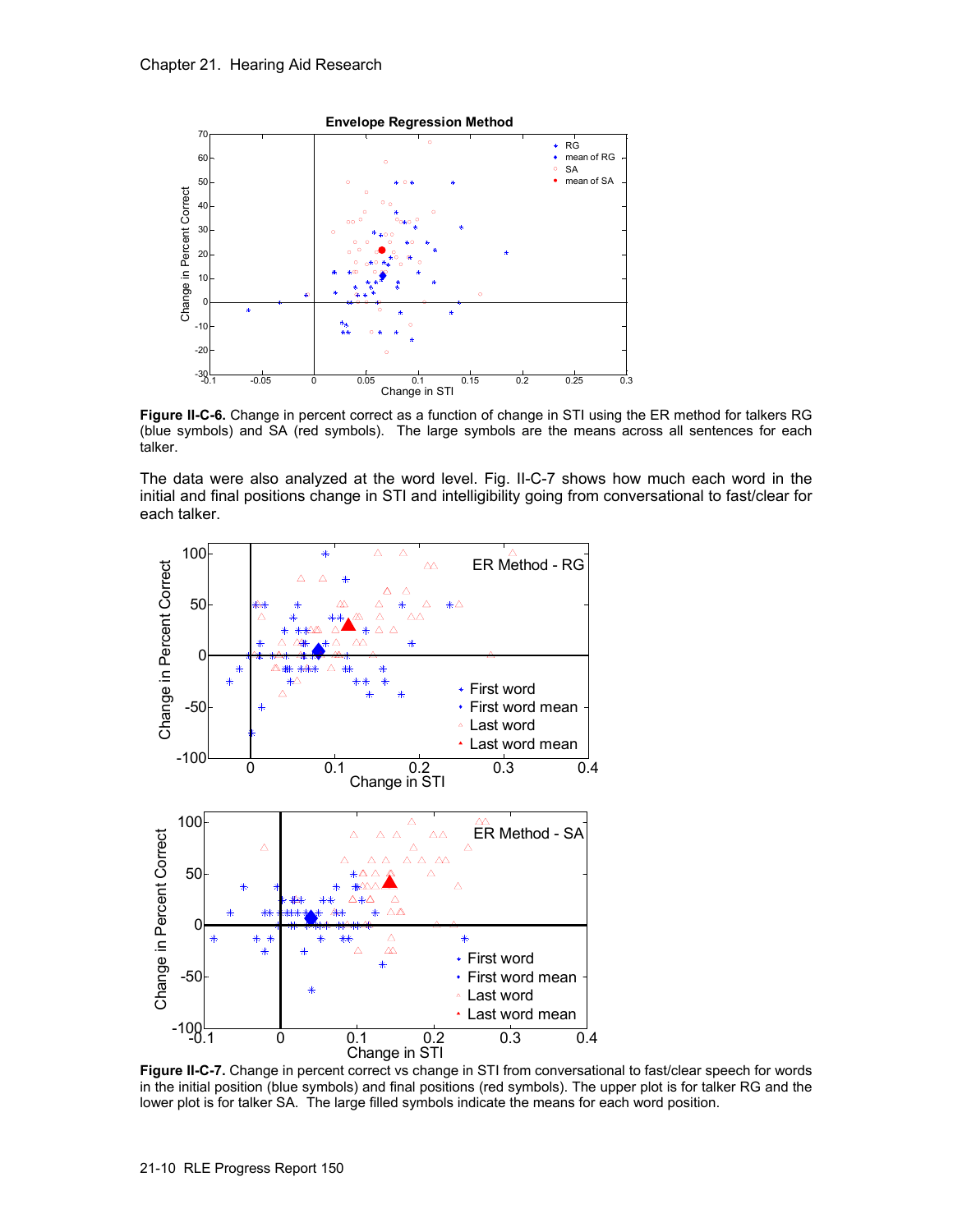The most important thing to note about these results is the greater change in both STI and percent correct for the last words in the sentence over the first words in the sentence. This result is consistent with observations that one of the reasons conversational speech is less intelligible than either clear or fast/clear is that the voice level of the talker decreases toward the end of the sentence.

### **III-A. Application of Cortical Processing Theory to Acoustical Analysis**

The goal of this research is to develop a machine which will use state-of-the-art non-linear peripheral auditory models (PAM) connected to a perceptually inspired model of template matching to (1) predict phonetic confusions made by normally-hearing listeners, and (2) predict intelligibility of distorted speech generated by passing naturally spoken speech through realistic communication systems.

Success in this project will contribute to and have significance for the following:

- 1) Revising models of auditory periphery by including the role of the descending pathway in making the cochlear response to speech sounds robust to degradation in acoustic conditions.
- 2) Establishing models of template-matching in the context of human perception of degraded speech. These models will provide guidance to physiological studies of cortical processing.
- 3) Enabling diagnostic assessment of speech intelligibility by using closed-loop models of the auditory periphery integrated with perception-based template matching.
- 4) Improving the performance of automatic speech recognition systems in acoustically adverse conditions.

We have developed a model of auditory speech processing capable of predicting consonant confusions by normal hearing listeners. In particular, we develop a phenomenological model of the Medial Olivocochlear efferent pathway. We then use this model to predict human error patterns of initial consonants in consonant-vowel-consonant words. In the process we demonstrate its potential for speech identification in noise. Our results produced performance that was robust to varying levels of additive noise and which mimicked human performance in discrimination of synthetic speech.

#### **III-A-1. Introduction**

Medial olivocochlear (MOC) efferent activity is believed to regulate the cochlear operating point depending on background acoustic stimulation, resulting in robust human performance in perceiving speech in a noisy background (e.g., Kiang et al., 1987). By reducing outer hair cell (OHC) motility and changing OHC shape, MOC stimulation increases basilar membrane stiffness, and in turn inhibits inner hair cell (IHC) response in the presence of noise. This paper develops this picture into a closed-loop model of the peripheral auditory system, a model that adaptively adjusts its cochlear operating point. Specifically we develop our model to attempt to match and predict human confusions of initial consonants in speech-shaped additive Gaussian noise.

Our long-term goal is to formulate a template-matching operation, with perception-related rules of integration over time and frequency at its core, in the context of human perception of degraded speech, but in this paper we concentrate on separating the backend development from the frontend. Our approach is to minimize the influence of cognitive and memory factors while preserving the complex acoustic cues that differentiate initial diphones. Hence we tune the parameters of the peripheral auditory model in as much isolation as possible by reducing the effect of the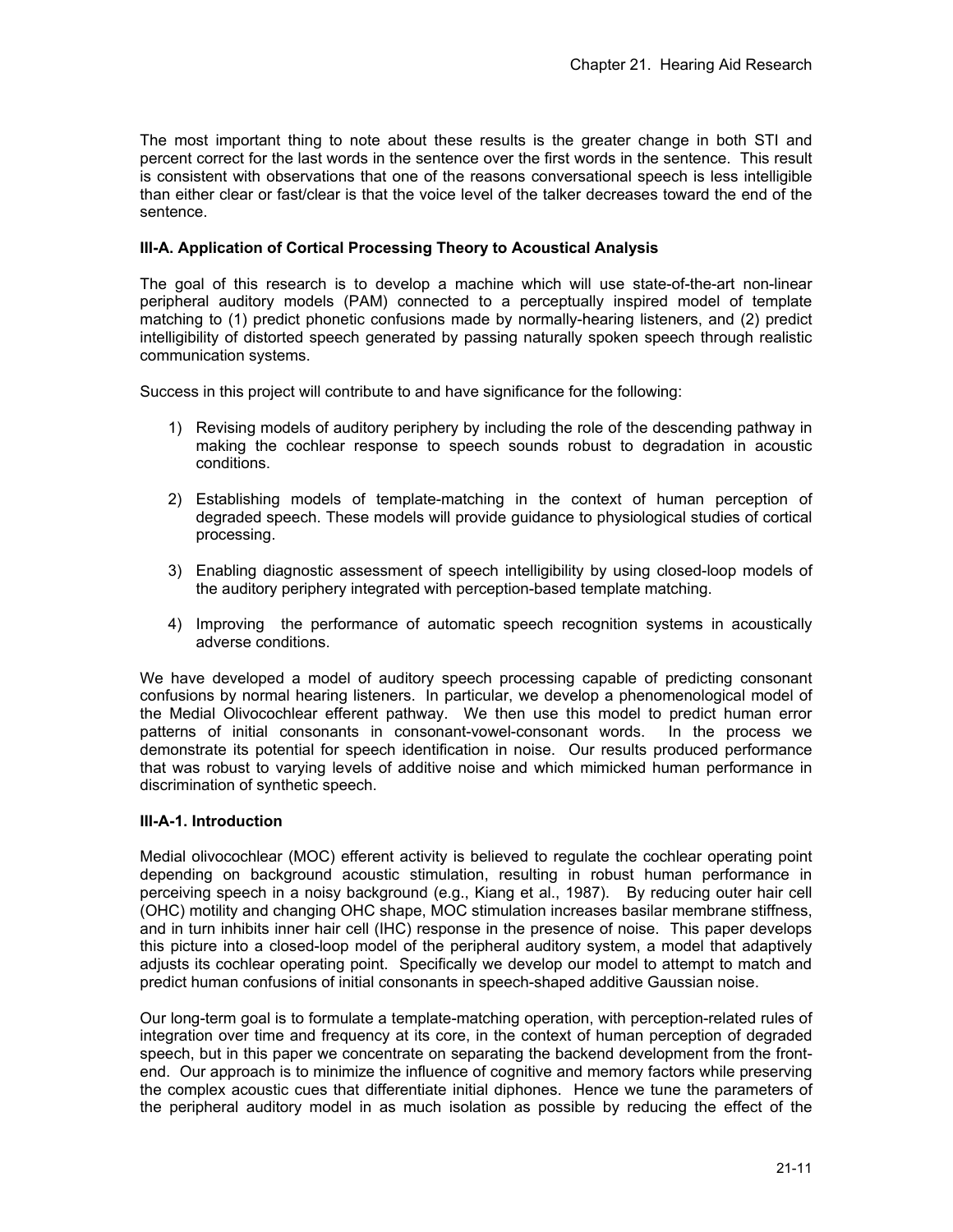backend system. Once the basic signal processing front-end of our model is tuned, we can then freeze the front-end and develop the back-end pattern recognition template matching system.

### **II-A-2 Peripheral Auditory Model (PAM)**

We have developed a closed-loop model of the auditory periphery that was inspired by current evidence about the possible role of the efferent system in regulating the operating point of the cochlea. This, in turn, results in an auditory nerve (AN) representation that is less sensitive to changes in environmental conditions. In implementing the cochlear model we use a bank of overlapping cochlear channels uniformly distributed along the ERB scale, four channels per ERB. Each cochlear channel comprises a nonlinear filter and a model of the IHC (half-wave rectification followed by a low-pass filter, representing the reduction of synchrony with CF). The dynamic range of the simulated IHC response is restricted  $-$  both below and above  $-$  to a dynamic range window (DRW), representing the observed dynamic range at the AN level.



**Figure III-A-1**. MBPNL filterbank. A parameter GAIN controls the gain of the tip of the basilar membrane tuning curves. To best mimic psychophysical tuning curves of a healthy cochlea in quiet, the tip gain is set to GAIN =40dB (Goldstein, 1990)

The filter (Fig. III-A-I) is Goldstein's model of nonlinear cochlear mechanics (MBPNL; Goldstein, 1990). This model operates in the time domain and changes its gain and bandwidth with changes in the input intensity, in accordance with observed physiological and psychophysical behavior. The lower path (H1/H2) is a compressive nonlinear filter that represents the sensitive, narrowband compressive nonlinearity at the tip of the basilar membrane tuning curves. The upper path (H3/H2) is a linear filter (the expanding function preceded by its inverse compressive function results in a unitary transformation) that represents the insensitive, broadband linear tail response of basilar-membrane tuning curves. The gain parameter (GAIN) controls the gain of the tip of the basilar membrane tuning curves, and is used to model the inhibitory efferent-induced response in the presence of noise. For the open-loop (ie without adaptive feedback) MBPNL model GAIN is set to 40dB, to best mimic psychophysical tuning curves of a healthy cochlea in quiet.

As for the efferent-inspired part of the model we mimic the effect of the Medial Olivocochlear efferent path (MOC). Morphologically (e.g. Guinan, 1996), MOC neurons project to different places along the cochlea partition in a tonotopical manner, making synapse connections to the outer hair cells and, hence, affecting the mechanical properties of the cochlea (e.g. increase in basilar membrane stiffness). Therefore, we introduce a frequency dependent feedback mechanism which controls the tip-gain (G) of each MBPNL channel according to the intensity level of the sustained noise in that frequency channel.

The "iso-input" frequency response of an MBPNL filter at CF of 3600Hz with various tip gain settings is shown in Fig/ III-A-2. For an input signal  $s(t) = Asin(2\pi f_0 t)$ , with A and  $f_0$  fixed, the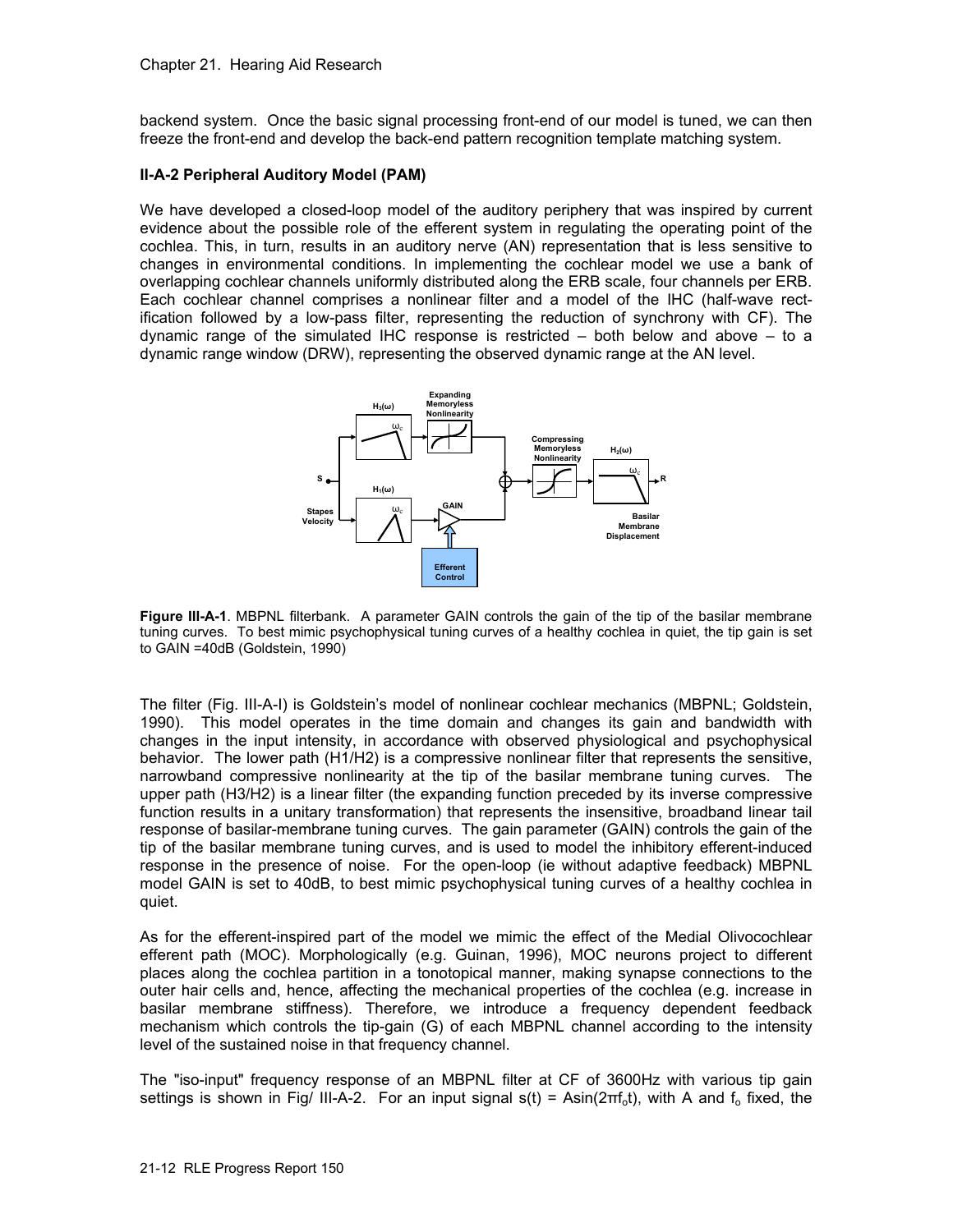MBPNL behaves as a linear system with a fixed "operating point" on the expanding and compressive nonlinear curves, determined by A. For a given A, a discrete "chirp" signal was presented to the MBPNL, with a slowly changing frequency. Changes in  $f_0$  occurred only after the system reached steady-state, for a proper gain measurement. The frequency response for the open-loop MBPNL model is shown at the upper-left corner (i.e. for GAIN = 40dB). Fig. III-A-2 shows the iso-input frequency response of the system for different values of input SPL level. As the input level increases the output gain drops and the bandwidth increases, in accordance with physiological and psychophysical behavior (Glasberg and Moore, 1990). As the gain increases, the distance between the maximum and minimum peaks, corresponding to inputs of 40 dBSPL and 120 dBSPL in Figure 2, increases.

In our closed-loop model (ie with feedback), the tip GAIN parameter is adjusted based on the efferent response, which in turn is calculated based on the amount of noise present. For our experiments, we limited the range that GAIN can vary, based on biological observations.

This adjustment of the GAIN parameter has several consequences. Besides making the energy of the noise at the output of each filter more consistent, it also affects the properties of each filter. The general effect is that loud noises reduce the non-linear amplification of small amplitude sounds while weak noises maintain the larger amplification of small amplitude sounds. Hence the overall effect of the efferent system in our model is to amplify small amplitude components of the speech stimulus by an amount that depends on the noise level. This point is illustrated in more detail in Fig. III-A-2. In this figure, the upper-left panel represents the nominal response (i.e. in quiet), with GAIN set to 40dB. In this quiet condition, weaker amplitude sounds such as the 40dB SPL sound are amplified greatly (in this case roughly 20 dB more) relative to louder sounds such as the 120 dB SPL stimulus. By increasing the efferent response in noise, we reduce the GAIN and the MBPNL response to weaker stimuli such as the 40 dB SPL tone (and background noise), as shown in the lower right pane of Fig. III-A-2 where the GAIN parameter is set to 10dB. Hence for high energy tone stimuli the MBPNL response is hardly affected, while the response for low energy stimuli (e.g. 40 or 60dB SPL signals) is reduced by some 30dB in the presence of noise.

Fig. III-A-3 shows – in terms of a spectrogram – simulated IHC responses to speech in noise for two conditions (SPL levels of 50dB or 70dB, and SNR of 10dB), for an open-loop system with a linear cochlear model (left-hand side) and for the closed-loop system (right-hand side). Due to the nature of the noise-responsive feedback, the closed- loop system spectrograms fluctuate with changes in background noise considerably less than are spectrograms produced by the openloop model. This property is desirable for stabilizing the performance of the template-match operation with varying noise conditions, as reflected in the quantitative evaluation reported next.



**Fig. III-A-2.** MBPNL frequency responses Iso-input frequency responses of an MBPNL filter (at CF of 3641Hz) for different values of GAIN parameter. From Upper-left, clockwise: GAIN =40, 30, 20 and 10dB. Upper-left corner (Gain=40dB) is for healthy cochlea in quiet (Goldstein, 1990). Input sinusoids are varied from 40 to 120 dB SPL.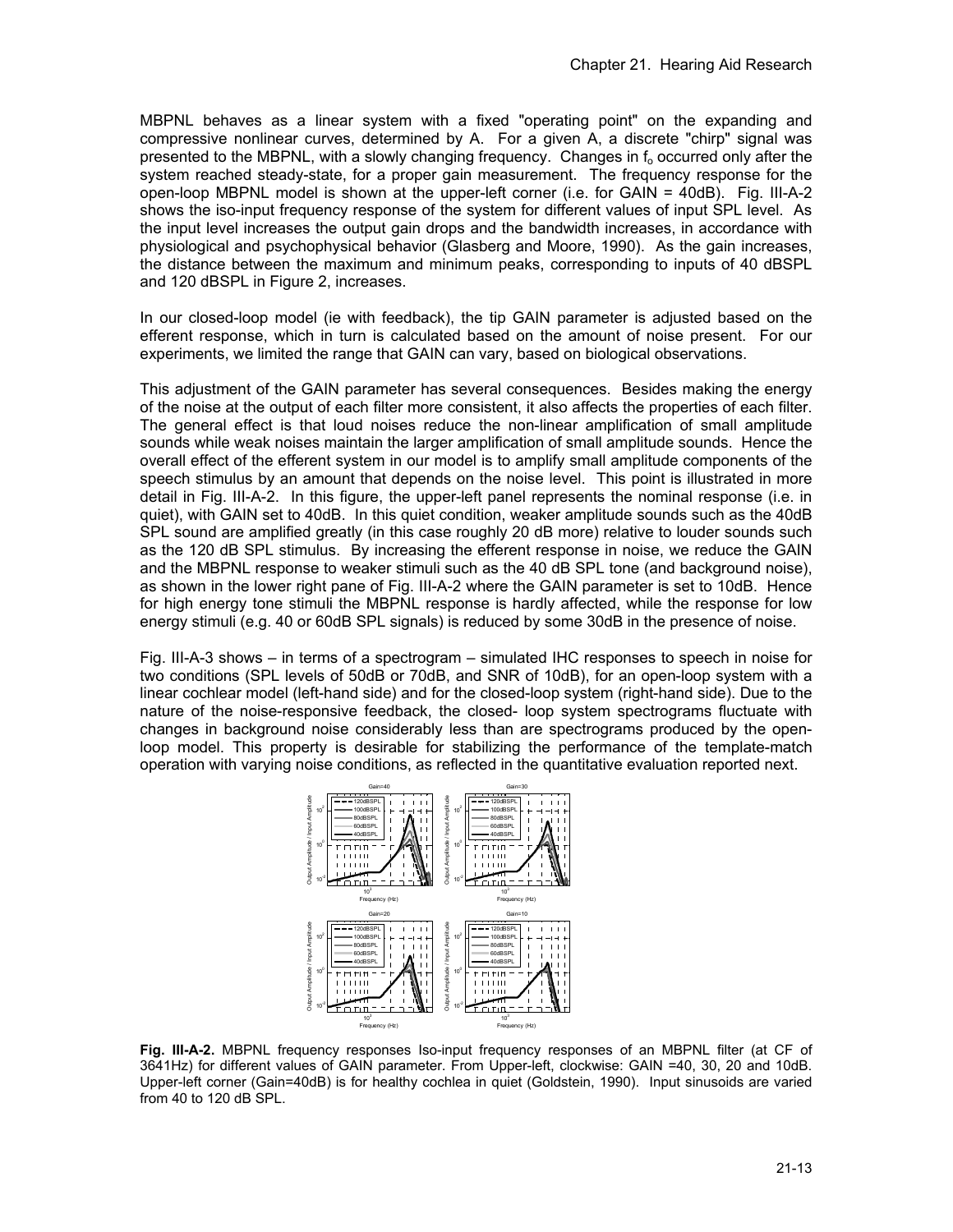

Fig. III-A-3 Simulated IHC response for open-loop, linear PAM (left) and for closed-loop PAM (right).

III-A-3. Quantitative evaluation – template-matching

Our long-term objective is to predict consonant confusions made by normally-hearing listeners, listening to degraded speech. Our prediction engine comprises the efferent-inspired peripheral auditory model followed by a template matching operation (using a distance measure between template and test tokens). Our focus in this worfk is to find the parameters of the first stage with a minimal interference of the second.

Ideally, to eliminate unwanted interaction between stages, errors due to template matching should be reduced to zero. In reality we could only try to minimize interaction by taking the following three steps: (1) we use the simplest possible psychophysical task in the context of speech perception, namely a binary discrimination test. In particular, we use Voiers' DRT (1983) which presents the subject with a two alternative forced choice between two alternative CVC words that differ in their initial consonants. Such task minimizes the influence of cognitive and memory factors while maintaining the complex acoustic cues that differentiate initial diphones (recall the central role of diphones in speech perception, e.g. Ghitza, 1993); (2) we use the DRT paradigm with synthetic speech stimuli. An acoustic realization of the DRT word-pairs was synthesized so that the target values for the formants of the vowel in a word-pair are identical, restricting stimulus differences to the initial diphones; and (3) we use a "frozen speech" methodology (e.g. Hant and Alwan, 2003): the same acoustic speech token is used for training and for testing, so that testing tokens differ from training tokens only by the acoustic distortion.

For these studies the amount of noise allowed over the lower bound of the DRW was set to 2dB, 6dB, or 10dB, with different combinations of level per frequency band. The frequency bands examined were divided roughly according to the first formant, second formant, and third formant regions for clean speech. Specifically, the first frequency band had channels with center frequency of 266 Hz to 844Hz; the second frequency band had channels with center frequency of 875 Hz to 2359 Hz; and the final frequency band examined had channels with center frequency of 2422Hz to 5141Hz.

A Chi-squared metric with a significance level of 95% based on contingency table analysis of data (Zar, 1999) was used to evaluate how closely machine performance matched that of humans, and to tune the front-end auditory model parameters. The settings that yielded the best match to human in the Chi-squared sense were a DRW lower bound of 65dB, with noise allowed per frequency band according to table 1, with stretching, and with a 10-ms window.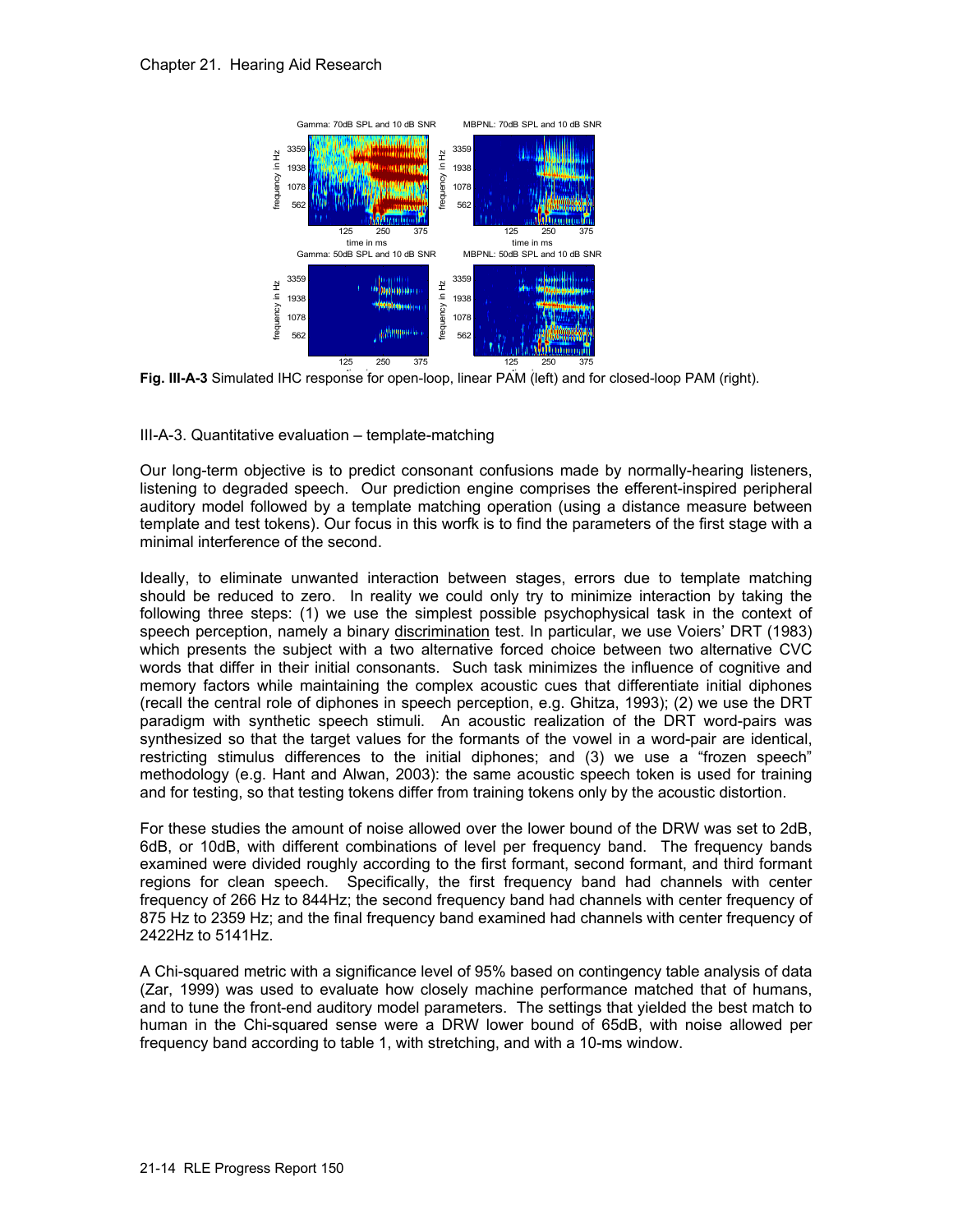| Frequency Band CF | Noise Above DRW Lower Bound |
|-------------------|-----------------------------|
| 266-844 Hz        | 10 $\overline{AB}$          |
| 875-2359 Hz       | 6 dB                        |
| 2422-5141 Hz      | 6 dB                        |

**Table III-A-1**. Noise allowed above the lower bound of the DRW per frequency band for the system with the best match to human.

Cumulative Chi-squared analysis per DRT dimension using a template token at 60dBSPL and 10dBSNR are shown in figures 4 and 5; for these tests the noise level and SNR or the test token was varied between SPL=70, 60, and 50dB and SNR=0, 5, and 10dB. These results suggest that the acoustic dimensions of voicing minus and sustention minus were significantly different from human for the majority of the conditions tested. When examining figure 4, the negative bars for the voicing minus and sustention minus categories imply that the machine is performing better than humans. The reason for this better machine performance is unknown; however it could be due to the simple pixel by pixel MSE computation of our backend. For the voicing category, timing differences between voiced and unvoiced sounds due to voiced onset times could make discrimination easier for the machine model and hence bias results. For the sustension category, continuants (such as /f/) which belong to the ST+ category tend to occur in initial consonants that are much more gradual and spread over time while obstruents (such as /p/) which belong to the ST- category are much more abrupt and compact over time. It is possible that these timing differences are over-emphasized by the nature of our simple MSE backend comparison on timealigned speech, hence biasing performance in favor of the machine for these two categories.

All other DRT acoustic categories have cues that are less dependent on timing differences. Machine performance over these categories also matched humans much better with a few exceptions. The graveness plus category significantly differs for the 60dBSPL x 5dBSNR condition, and the graveness minus category significantly differs for the 50dBSPL x 10dBSNR condition.

Despite the differences for a few acoustic categories and for a few presentation conditions, the average Chi-squared metric of 2.37 suggests that on average, machine performance was close to human (and certainly within the Chi-squared significance level of 3.84).



**Figure III-A-4.** Overall Chi-squared results for the system that yielded the best match to humans. Negative bars indicate human errors exceed that of machine. Positive bars indicate machine errors exceed that of humans. The absolute value of each bar is the Chi-squared value for that acoustic dimension. The performance on voicing-minus and sustension-minus categories is much better than that of human and significantly contributes to the overall Chi-squared metric. Grey bars indicate differences between machine and human that were statistically significant according to the Chi-squared test.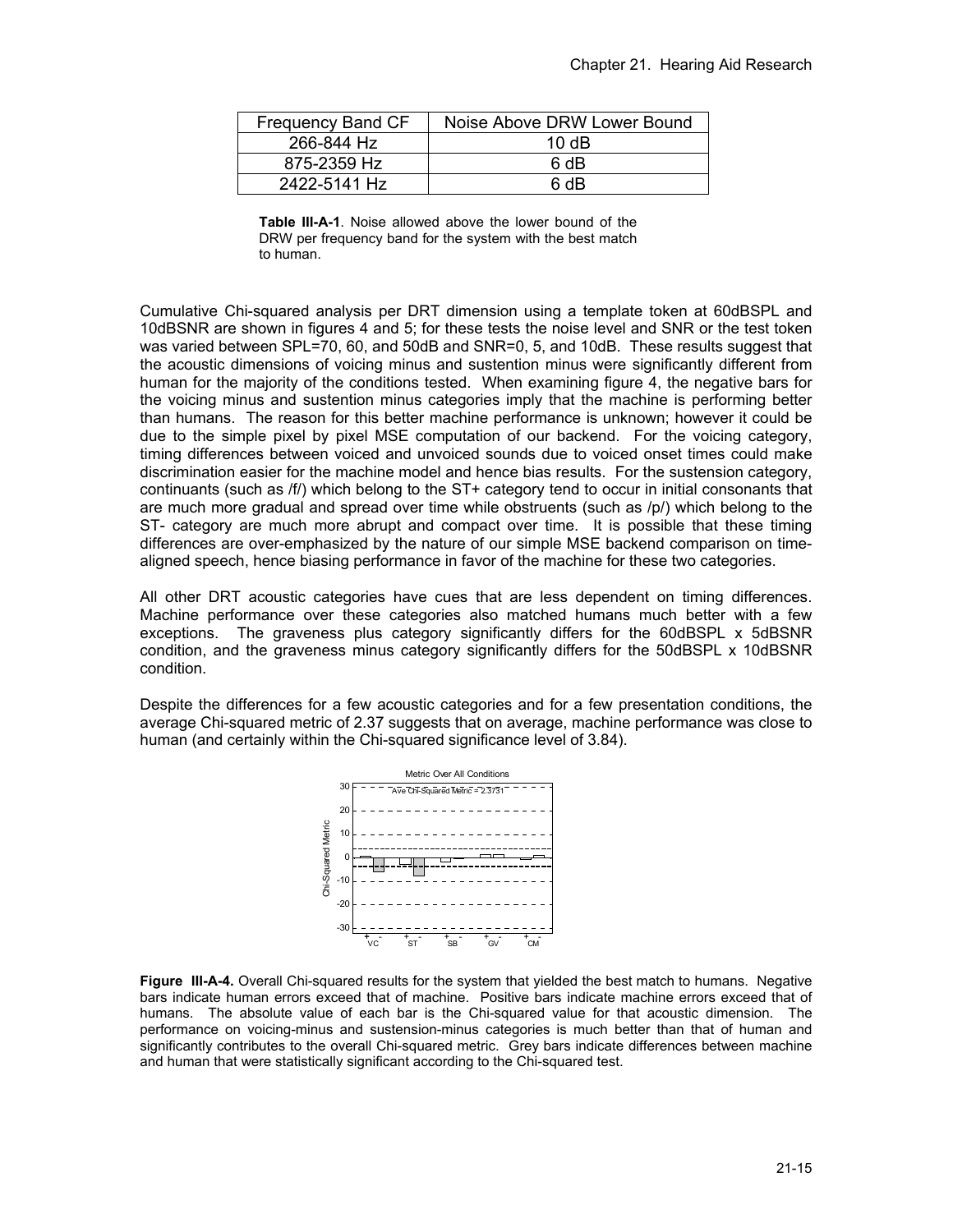### **III-A-5. Discussion**

We have described a model of the signal processing of the human auditory periphery and demonstrated how several of the non-linear operations taking place in the biological system can be used to develop a system that improves our capability to predict human performance in noise. One of the key non-linear interactions of our system that is regulated by efferent-inspired feedback control is that of the MPBNL gain versus the lower bound of the DRW. Besides affecting filter shapes in response of noise, this interaction aids in making the output more consistent. In part, this is due to the normalizing effect that efferent control has on the output: it makes outputs fall into the DRW of interest and be consistent across input levels. However it also yields a performance gain across SNR levels that traditional linear processing does not provide. At low noise levels, the gain is high, making the filters more responsive to small amplitude signals. This in turn amplifies small amplitude sounds such as some transients in consonants, which may be very useful for speech recognition in environments with low levels of noise. At high noise levels, the gain is low, making the filters much less responsive to small amplitude signals. Hence smaller short-time noise transients are attenuated and effectively masked below our DRW rate window of interest. At these higher noise levels, this noise masking effect allows the higher SNR regions of the speech signal to emerge from the noise background. This effectively yields an "unmasking" of sounds in noisy backgrounds, similar to the affect Ferry (2007) describes in his work and that of Dolan and Nuttal (1988), and Kawase et al. (1993)



**Figure III-A-5.** Detailed Chi-squared metric results computed separately for each noise condition for the system that yielded the best match to humans. The noise condition is specificed in each panel by the SPL/SNR levels. The machine performance on a few acoustic dimensions, especially voicing-minus and sustension-minus, is significantly better than human performance. Overall the Chi-squared metrics here indicate that this system was a much better match than any other we had evaluated.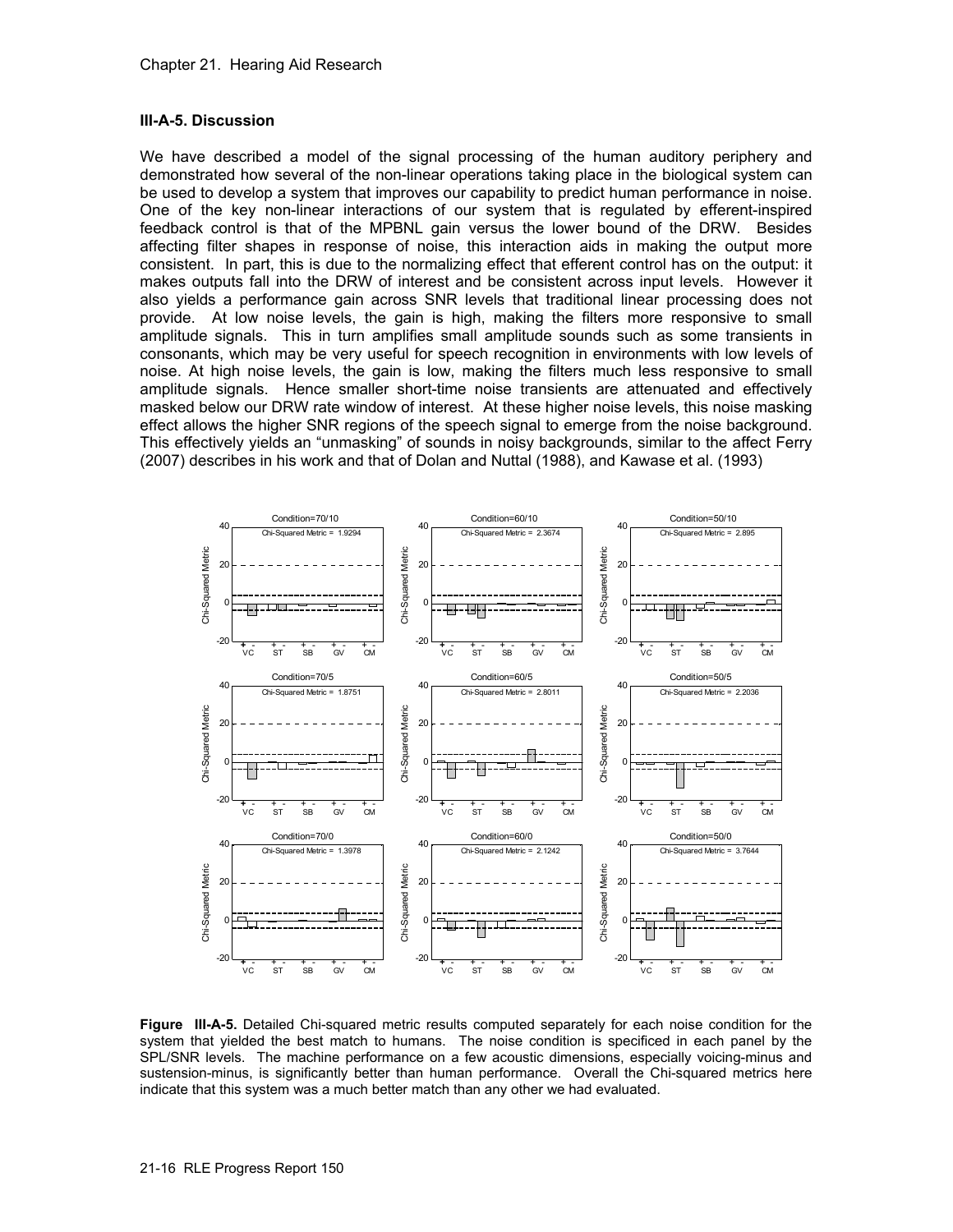## **IV-A Novel Means of Controlling Psychoacoustic Experiments**

We developed a novel means of controlling psychoacoustic experiments. Soundgen (Naber, 2008) is a web services based sound generation system. Sounds are produced by a dedicated server running Linux, MATLAB, Apache, and PHP. The sounds created by Soundgen are combinations of monaural or binaural tones and filtered noises. The characteristics of the tones and noises are passed to the Soundgen web service via a JSON object sent over HTTP. When the generation is complete, the web service replies with another JSON object containing the URL of the generated sound file. Accompanying the Soundgen web service is a small library, easing the service's use in JavaScript. This library allows JavaScript programmers to call a function, which triggers a callback function that executes when the request has been processed by Soundgen. The library and web service allow users to create portable psychoacoustic experiments as web-applications. The server can handle requests from multiple computers that are equipped only with a modern web browser and headphones or loudspeakers.

### **Publications**

#### **Chapters in Books**

Ghitza, O., Messing, D., Delhorne, L., Braida, L., Bruckert, E., and M. M. Sondhi (2007). Towards predicting consonant confusions of degraded speech. In: Hearing – from basic research to applications (Eds.) B. Kollmeier, G. Klump, V. Hohmann, U. Langemann, M. Mauermann, S. Uppenkamp and J. Verhey, Springer-Verlag.

#### **Meeting Papers**

#### **Presented**

K. L. Payton, M. Shrestha (2008) "Analysis of short-time Speech Transmission Index algorithms," Proc. Acoustics'08, June 29-July 4, 2008, Paris, France

K. L. Payton, M. Shrestha (2008) "Evaluation of short-time speech-based intelligibility metrics," Proc. Int. Commission on Biol. Effects Noise 2008, July 21-25, 2008, Foxwoods, CT.

#### **Theses**

M. R. Naber, (2008). "Soundgen: A web services based sound generation system for the psychoacoustics laboratory," M. Eng Thesis, Dept .of Electrical Engineering and Computer Science, Massachusetts Institute of Technology.

#### **References:**

Byrne, D. and Dillon, H. (1986). "The National Acoustics Laboratory new procedure for selecting the gain and frequency response of a hearing aid," Ear and Hearing 7, 257-265.

Dolan, D. F., and Nuttal, A. L. (1988). "Masked cochlear whole-nerve response intensity functions altered by electrical stimulation of the crossed olivocochlear bundle," J. Acoust. Soc. Am. 83: 1081–1086.

Ferry, R., and Meddis, R. (2007). "A computer model of medial efferent suppression in the mammalian auditory system." J. Acoust. Soc. Am. 122(6): 3519–3526.